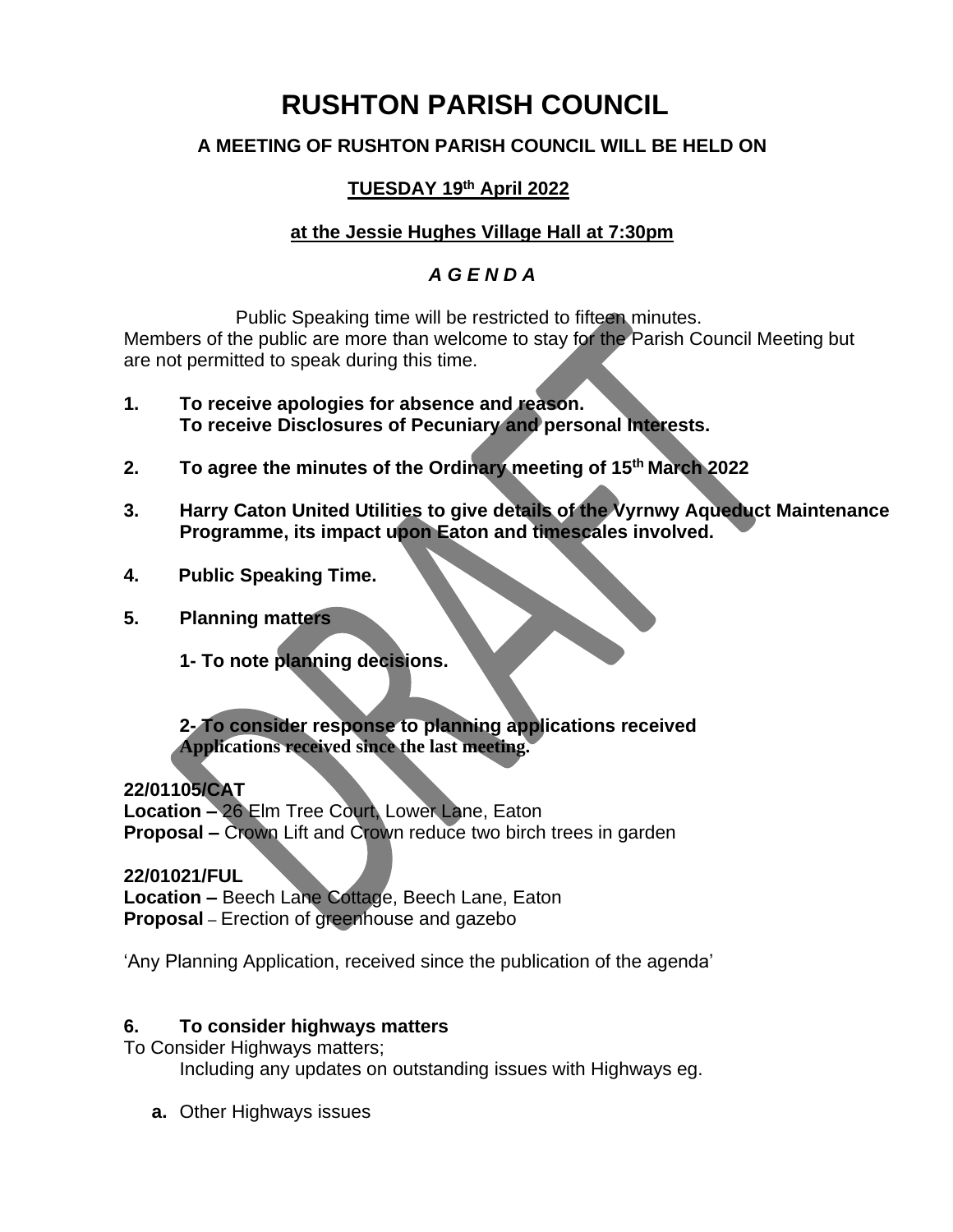• Location of the 20mph sighs on Royal Lane are being re-assessed.

### **7. To Receive Updates from Working Groups and agree decisions** *Communication* **Newsletter content due?**

*Development/Planning/Environment* **Picnic Area update**

*Youth/Social/Community* **a- Play Zone Project** –

Eaton Primary School conversion to Academy

Eaton Primary School has converted to an Academy as part of Tarporley High School and Sixth Form College Multi-Academy Trust.

The current Agreement between Eaton Primary School and Rushton Parish Council in respect of the MUGA will need to be transferred to the new Academy.

Agreement has been reached with the Academy regarding the £500 per year maintenance fee and wording of relevant agreement paragraphs including aspects of liability. This will need to be clarified by Parish Councils Solicitor.

Ongoing liaison between the School Academy and Parish Council will occur until the new agreement can be implemented

**the assistance we can give to the elderly and vulnerable.**

| Reporter            | Date.    | <b>Description</b>                       | <b>Action</b> |  |  |  |
|---------------------|----------|------------------------------------------|---------------|--|--|--|
| <b>Solicitors</b>   | 16/03/22 | MUGA agreement update                    | Responded and |  |  |  |
| and                 | onwards  |                                          | Circulate to  |  |  |  |
| councillors         |          |                                          | councillors   |  |  |  |
| Member of           | 17/03/22 | HGV incident at Village green            | Circulated    |  |  |  |
| public              |          |                                          |               |  |  |  |
| <b>Your Streets</b> | 18/03/22 | Mill pool picnic area, wildflowers, tree | circulated    |  |  |  |
|                     |          | planting etc.                            |               |  |  |  |
| Highways            | 21/03/22 | Response about signage options in Eaton  | Circulated    |  |  |  |
|                     |          | village to prevent further HGV incidents |               |  |  |  |
| <b>CWaC</b>         | 21/03/22 | <b>CIL</b> correspondence                | Circulated    |  |  |  |
| Highways            | 23/03/22 | Hickhurst Lane, can't find location of   | Circulated    |  |  |  |
|                     |          | missing sign                             |               |  |  |  |
| Highways            | 23/03/22 | 20mph speed reduction project has been   | Circulated    |  |  |  |
|                     |          | cancelled due to budget constraints      |               |  |  |  |
| United              | 05/04/22 | <b>UU Stakeholders update</b>            | Circulated    |  |  |  |
| <b>Utilities</b>    |          |                                          |               |  |  |  |

**9. To note correspondence received since the last meeting** (summary attached)

**8. CORONAVIRUS- the Parish Council response to the ever-changing pandemic and** 

## **10. Approve Accounts and Payments:**

Accounts for payment (below)

| <b>ESCRIPTION</b><br><b>DAVEE</b><br>DEJUNIF | NET(f) | $\sqrt{2}$<br>VΔ<br> | ΤΟΤΑL |
|----------------------------------------------|--------|----------------------|-------|
|----------------------------------------------|--------|----------------------|-------|